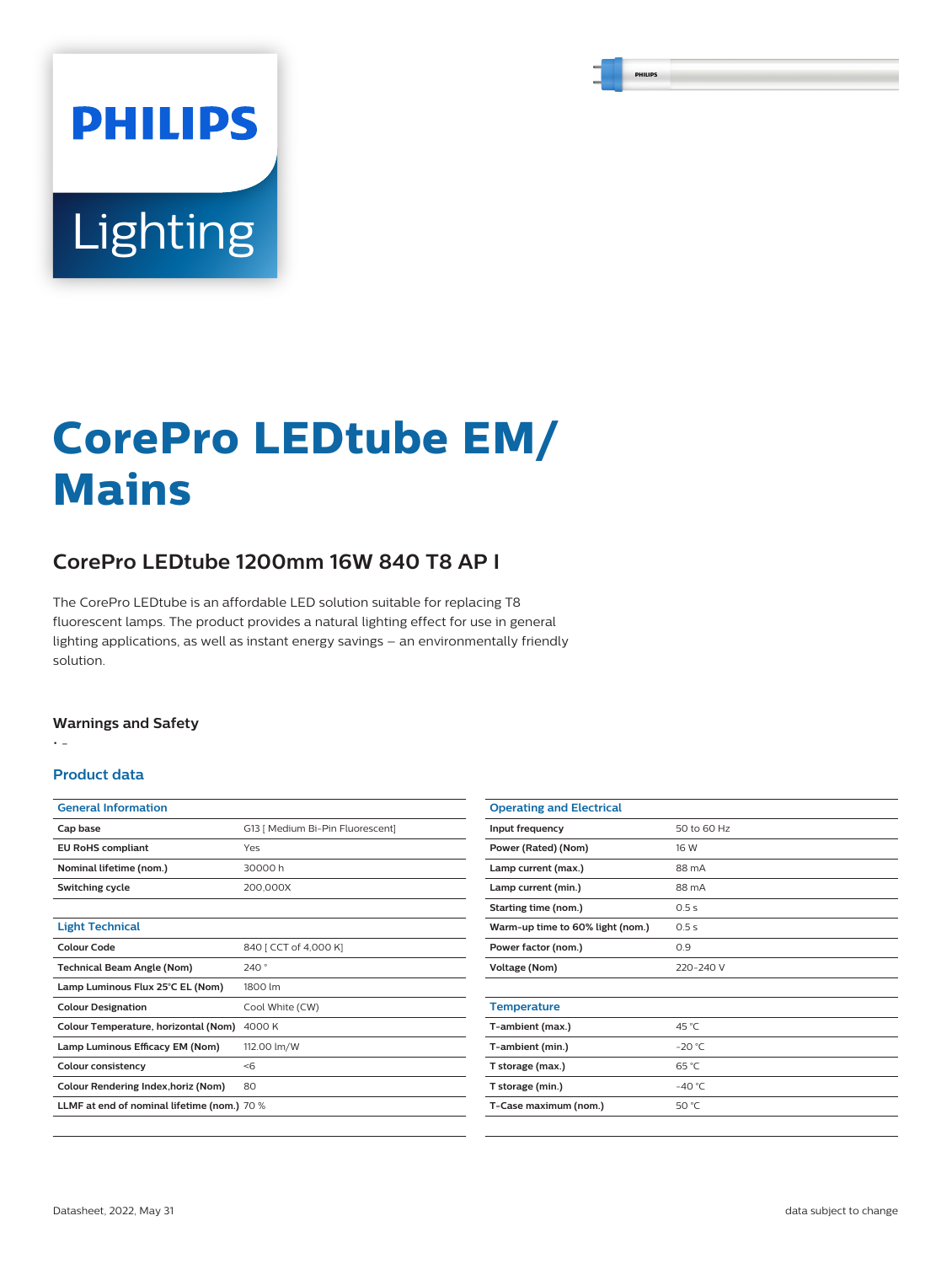### **CorePro LEDtube EM/Mains**

| <b>Controls and Dimming</b>     |                                      |  |  |  |  |
|---------------------------------|--------------------------------------|--|--|--|--|
| <b>Dimmable</b>                 | No.                                  |  |  |  |  |
|                                 |                                      |  |  |  |  |
| <b>Mechanical and Housing</b>   |                                      |  |  |  |  |
| <b>Lamp Finish</b>              | Frosted                              |  |  |  |  |
| <b>Bulb material</b>            | Glass                                |  |  |  |  |
| <b>Product length</b>           | 1200 mm                              |  |  |  |  |
| <b>Bulb shape</b>               | Tube, double-ended                   |  |  |  |  |
|                                 |                                      |  |  |  |  |
| <b>Approval and Application</b> |                                      |  |  |  |  |
| Energy-saving product           | Yes                                  |  |  |  |  |
| Approval marks                  | RoHS compliance CE marking KEMA Keur |  |  |  |  |

certificate

| <b>Product Data</b>               |                                        |  |  |  |  |
|-----------------------------------|----------------------------------------|--|--|--|--|
| Full product code                 | 871951444703500                        |  |  |  |  |
| Order product name                | CorePro LEDtube 1200mm 16W 840 T8 AP I |  |  |  |  |
| EAN/UPC - product                 | 8719514447035                          |  |  |  |  |
| Order code                        | 929003520308                           |  |  |  |  |
| SAP numerator - quantity per pack |                                        |  |  |  |  |
| Numerator - packs per outer box   | 20                                     |  |  |  |  |
| <b>SAP material</b>               | 929003520308                           |  |  |  |  |
| SAP net weight (piece)            | 0.200 kg                               |  |  |  |  |

#### **Dimensional drawing**



| Product                                                           | D <sub>1</sub> | . כח | AA | <b>A2</b> | A3 |
|-------------------------------------------------------------------|----------------|------|----|-----------|----|
| CorePro LED tube 1200mm 16W 25.7 mm 28 mm 1198 mm 1205 mm 1212 mm |                |      |    |           |    |
| 840 T8 AP L                                                       |                |      |    |           |    |

#### **Photometric data**



**Light Distribution Diagram**



#### **Spectral Power Distribution Colour**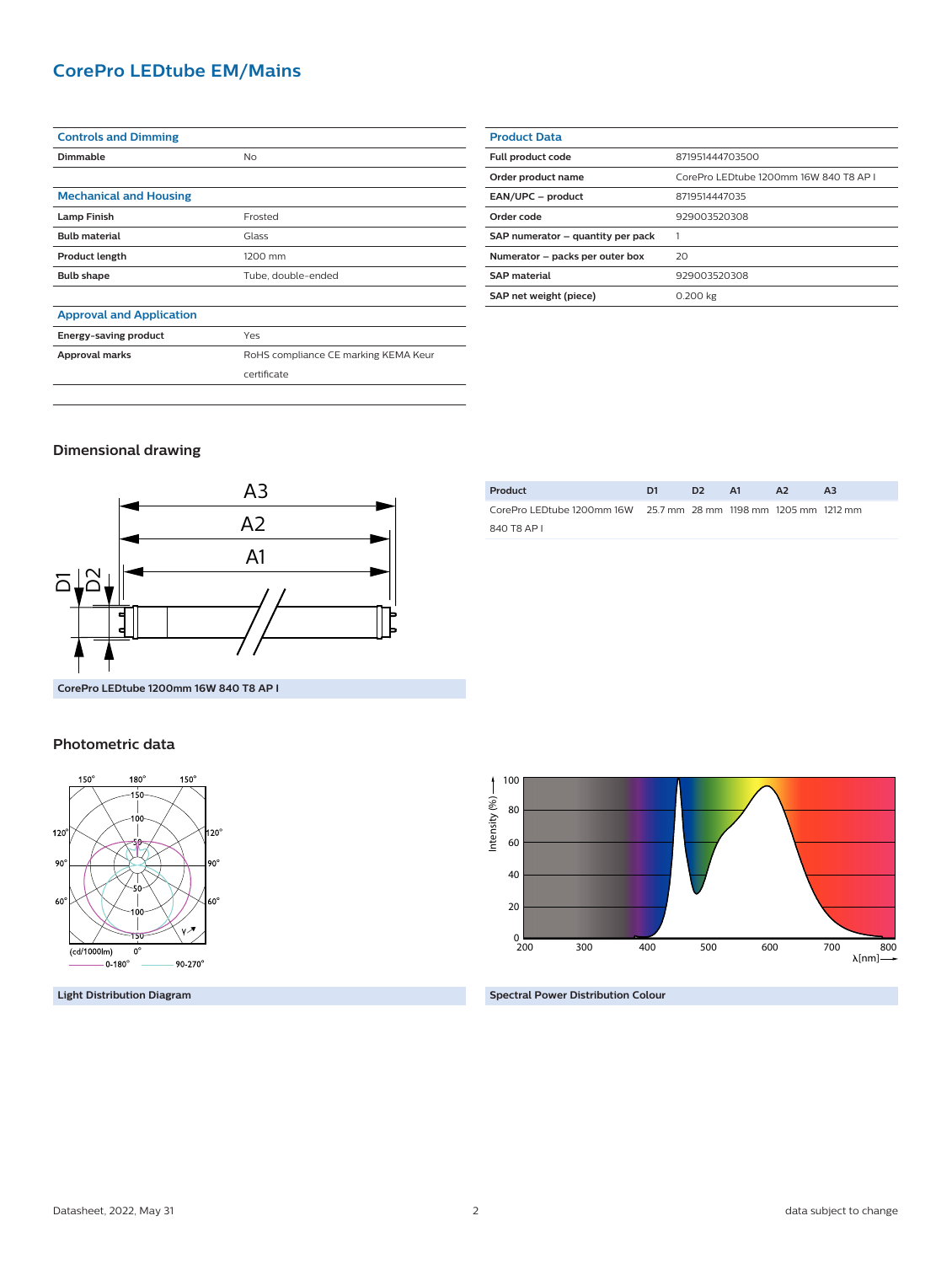# **CorePro LEDtube EM/Mains**

#### **Photometric data**



**General uniform lighting**

#### **Lifetime**



**Lumen Maintenance Diagram**

**LEDtube\_30K\_4060\_LifetimeVsTc-LED**